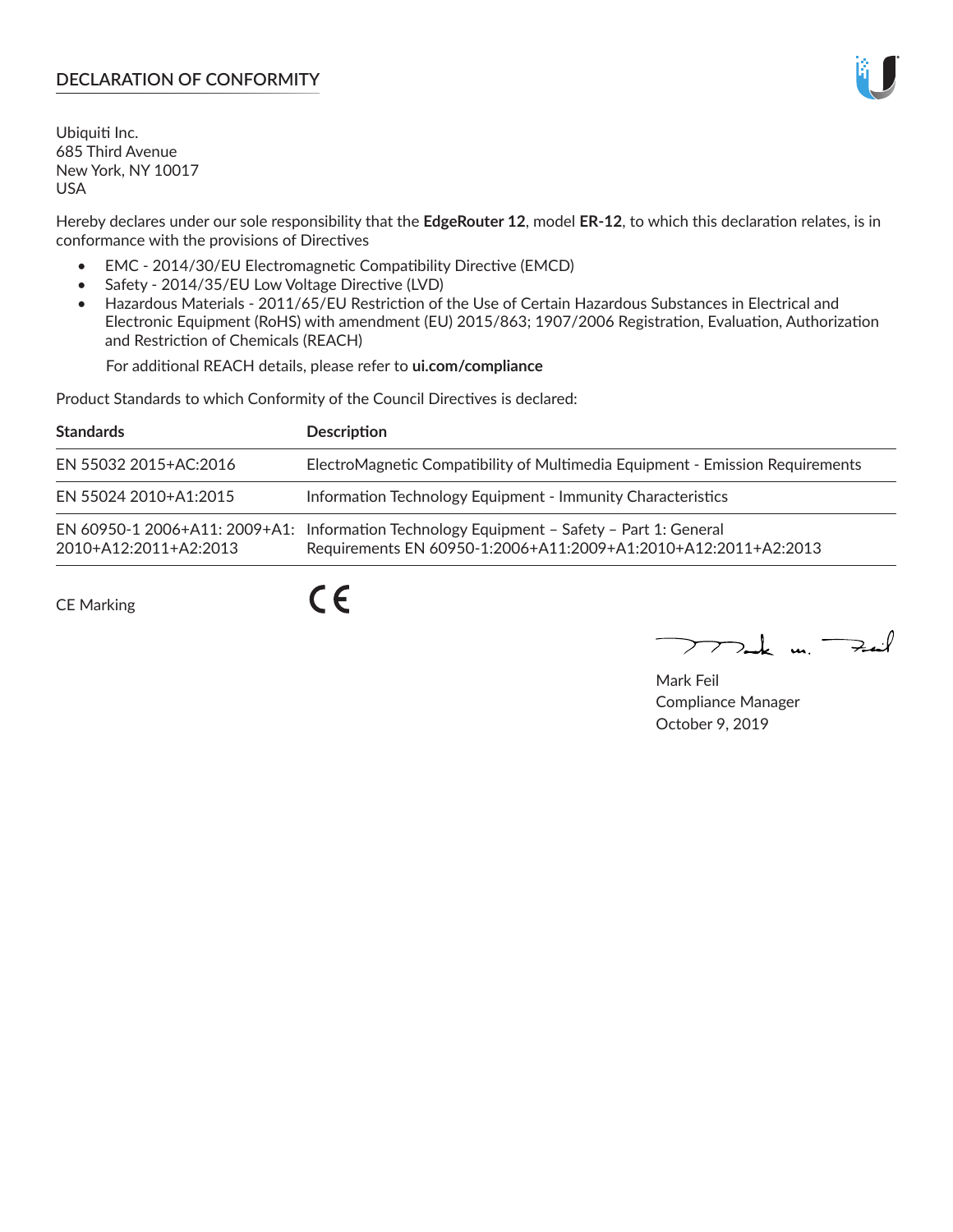# **DECLARATION OF CONFORMITY**



## **български** [Bulgarian]

С настоящото Ubiquiti декларира, че това устройство ER-12 е в съответствие със съществените изисквания и други приложими разпоредби на Директиви 2014/30/ЕС, 2014/35/ЕС.

## **Hrvatski** [Croatian]

Ubiquiti ovim putem izjavljuje da je ovaj uređaj ER-12 sukladan osnovnim zahtjevima i ostalim bitnim odredbama Direktiva 2014/30/EU, 2014/35/EU.

# **Čeština** [Czech]

Ubiquiti tímto prohlašuje, že toto ER-12 zařízení, je ve shodě se základními požadavky a dalšími příslušnými ustanoveními směrnic 2014/30/EU, 2014/35/EU.

## **Dansk** [Danish]

Hermed, Ubiquiti, erklærer at denne ER-12 enhed, er i overensstemmelse med de væsentlige krav og øvrige relevante krav i direktiver 2014/30/EU, 2014/35/EU.

## **Nederlands** [Dutch]

Hierbij verklaart Ubiquiti, dat deze ER-12 apparaat, in overeenstemming is met de essentiële eisen en de andere relevante bepalingen van richtlijnen 2014/30/EU, 2014/35/EU.

## **English**

Hereby, Ubiquiti, declares that this ER-12 device, is in compliance with the essential requirements and other relevant provisions of Directives 2014/30/EU, 2014/35/EU.

## **Eesti keel** [Estonian]

Käesolevaga Ubiquiti kinnitab, et antud ER-12 seade, on vastavus olulistele nõuetele ja teistele asjakohastele sätetele direktiivide 2014/30/EL, 2014/35/EL.

## **Suomi** [Finnish]

Täten Ubiquiti vakuuttaa, että tämä ER-12 laite, on yhdenmukainen olennaisten vaatimusten ja muiden sitä koskevien direktiivien 2014/30/EU, 2014/35/EU.

## **Français** [French]

Par la présente Ubiquiti déclare que l'appareil ER-12, est conforme aux exigences essentielles et aux autres dispositions pertinentes des directives 2014/30/UE, 2014/35/UE.

## **Deutsch** [German]

Hiermit erklärt Ubiquiti, dass sich dieses ER-12 Gerät, in Übereinstimmung mit den grundlegenden Anforderungen und den anderen relevanten Vorschriften der Richtlinien 2014/30/EU, 2014/35/EU befindet.

## **Ελληνικά** [Greek]

Δια του παρόντος, Ubiquiti, δηλώνει ότι αυτή η συσκευή ER-12, είναι σε συμμόρφωση με τις βασικές απαιτήσεις και τις λοιπές σχετικές διατάξεις των οδηγιών 2014/30/EE, 2014/35/EE.

## **Magyar** [Hungarian]

Ezennel Ubiquiti kijelenti, hogy ez a ER-12 készülék megfelel az alapvető követelményeknek és más vonatkozó 2014/30/EU, 2014/35/EU irányelvek rendelkezéseit.

## **Íslenska** [Icelandic]

Hér, Ubiquiti, því yfir að þetta ER-12 tæki er í samræmi við grunnkröfur og önnur viðeigandi ákvæði tilskipana 2014/30/ESB, 2014/35/ESB.

## **Italiano** [Italian]

Con la presente, Ubiquiti, dichiara che questo dispositivo ER-12, è conforme ai requisiti essenziali ed alle altre disposizioni pertinenti delle direttive 2014/30/UE, 2014/35/UE.